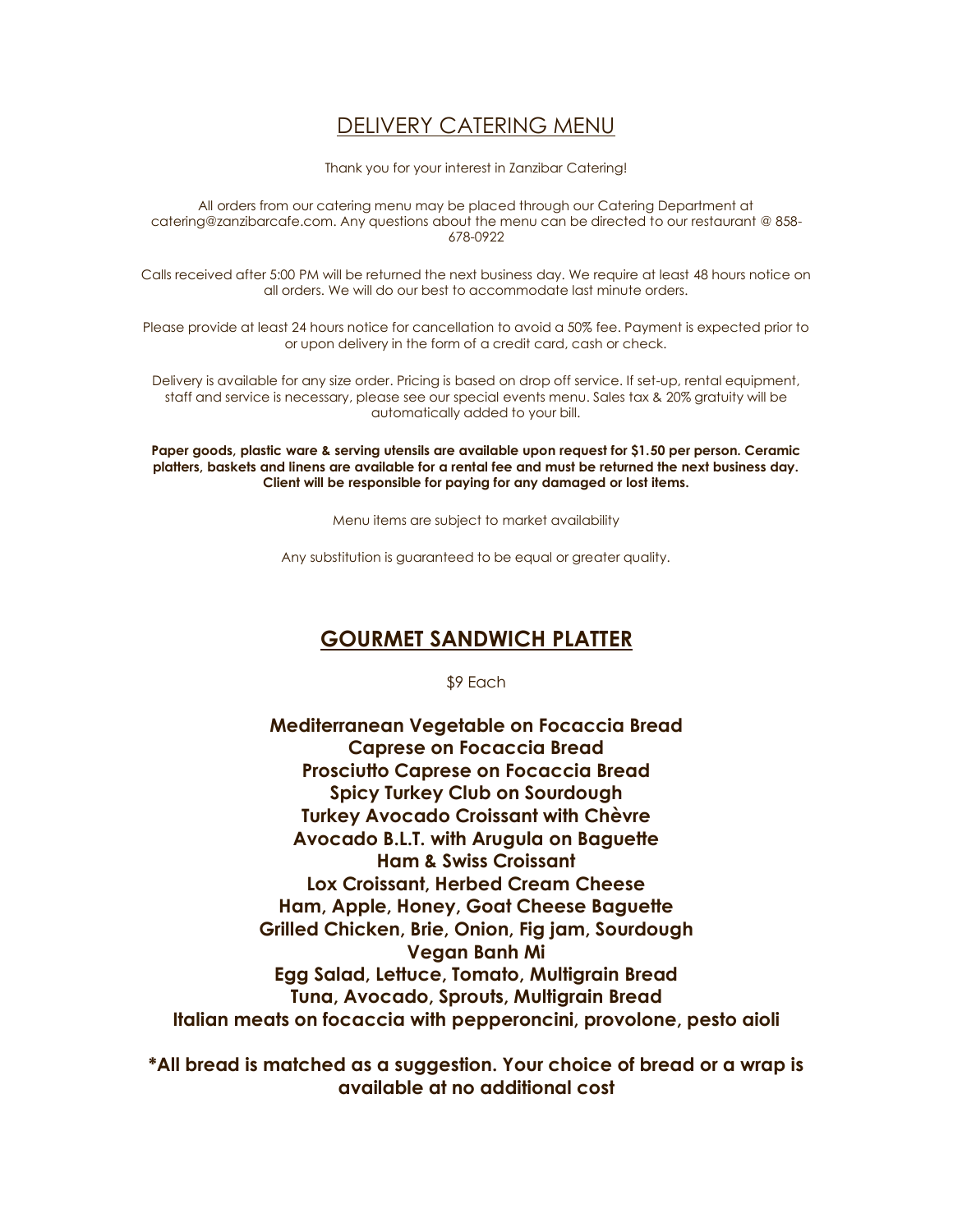## **LUNCH BOXES**

#### **SANDWICH LUNCH BOX**

#### **\$13.95 - Full Sandwich \$9.95 - Half Sandwich**

Includes a whole gourmet sandwich, your choice of a side salad or chips, as well as a cookie or fruit cup.

#### **SALAD LUNCH BOX\***

**\$12.95 Add Chicken \$3**

Includes an Entree Salad Bowl and your choice of cookie or fruit

Salad options are labeled below with a \*

# **ENTRÉE SALAD BOWLS**

Our salad bowls are generously layered with hearty ingredients. All dressings are served on the side unless otherwise requested.

#### **Small 160oz BOWL (SERVES 10 PEOPLE) \$90**

**Large 320oz BOWL (SERVES 20 PEOPLE) \$130**

**Add Chicken to any salad, \$3 per 5oz breast**

#### **MEDITERRANEAN SALAD\***

Mixed greens, roma tomatoes, kalamata olives, feta cheese, sprouts, red onions, sunflower seeds, avocado, aged balsamic vinaigrette

#### **ROCKET SALAD\***

Arugula, raddichio, candied walnuts, apples, shaved parmesan cheese, honey lemon vinaigrette

#### **KALE & BEET SALAD\***

Green kale, goat cheese, roasted red beets, caramelized onions, quinoa, toasted almonds, lemon poppy seed vinaigrette

#### **GREEK SALAD\***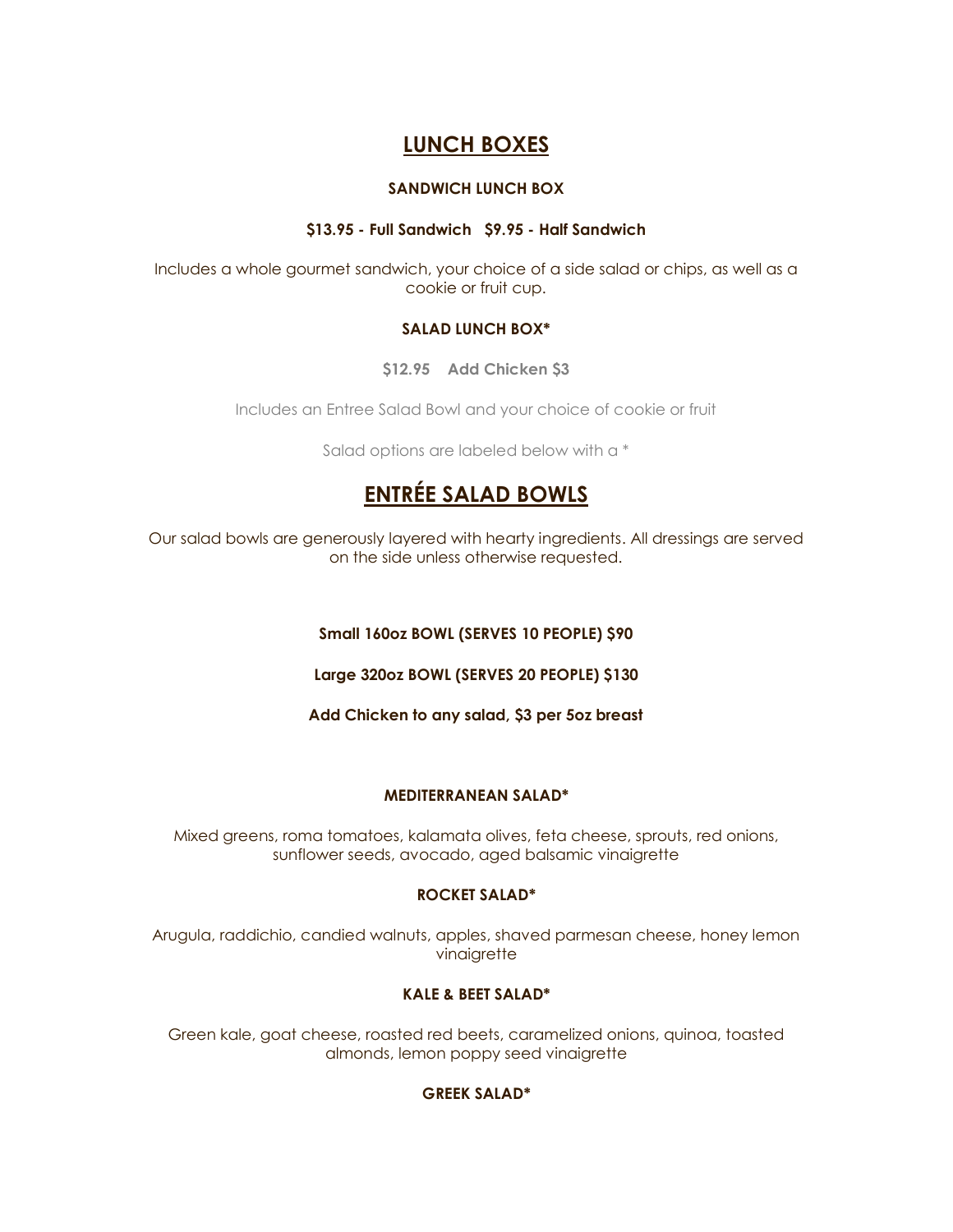Romaine hearts, kalamata olives, tomato, avocado, pepperoncini, feta, poppy seed vinaigrette

#### **ZANZIBAR CAESAR\***

Romaine hearts, sourdough croutons, shaved parmesan cheese, Caesar dressing

#### **MANGO JICAMA SALAD**

Mixed greens, cucumber, toasted almonds, sun-dried cherries, goat cheese, cherry balsamic vinaigrette

#### **PENNE PASTA SALAD**

Basil, tomato, parmesan, feta, E.V.O.O.

## **HOT LUNCH ITEMS**

**PRICING IS PER PESON 10 PERSON MINIMUM**

#### **CHICKEN PICATTA \$9**

#### **GRILLED BLACKENED FISH FILLET \$10**

#### **BBQ PULLED PORK \$9**

#### **HERB ROASTED CHICKEN, LEMON GARLIC SAUCE \$9**

#### **SLICED PEPPER CRUSTED TRI-TIP STEAK, SIDE OF STEAK SAUCE \$12**

#### **SOY GINGER GLAZED SALMON \$12**

### **PASTAS**

SMALL (SERVES 12-14) LARGE (SERVES 24-28)

#### **TRADITIONAL MEAT LASAGNE \$70/\$120**

#### **VEGETABLE & PESTO LASAGNE \$70/\$120**

#### **SHRIMP LINGUINI \$80/\$150**

**TRUFFLE PENNE WITH SUN-DRIED TOMATO, FETA, ARUGULA \$70/\$120**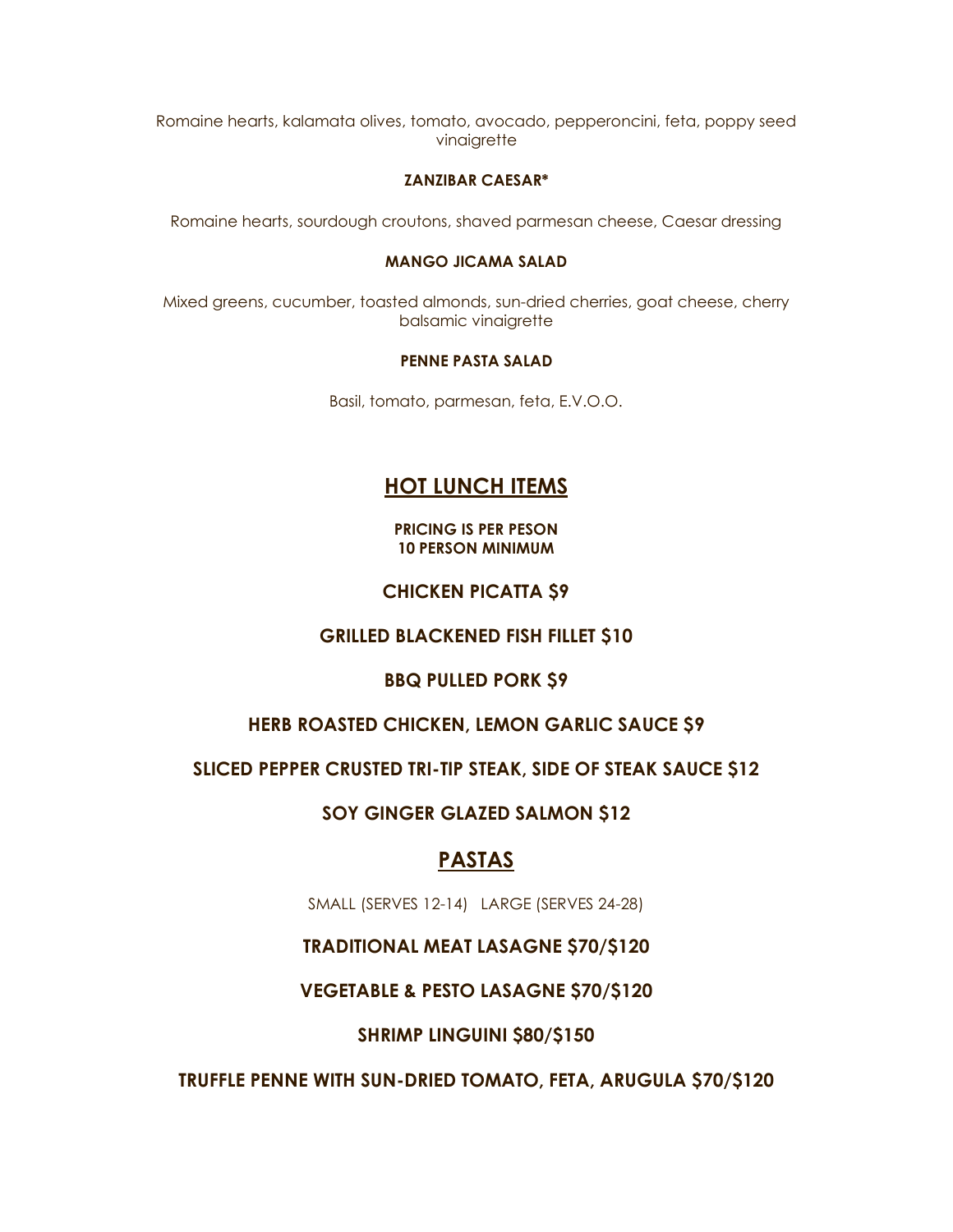### **BAKED MAC & CHEESE, PARMESAN PANKO BREAD CRUMBS \$70/\$120**

## **VEGAN SPAGHETTI PUTTANESCA \$70/\$120**

## **PARTY PLATTERS**

PRICING IS PER PERSON. 10 PERSON MINIMUMS ON ALL PLATTERS

#### **MEDITERRANEAN \$5**

Trio of hummus: traditional, pesto, and sun-dried tomato, served with toasted pita triangles

#### **ANTIPASTO \$6**

Salami, prosciutto, fresh mozzarella cheese, aged parmesan cheese, olives, artichokes, cherry peppers, served with fresh baguette & crostini.

#### **CRUDITE \$4**

Fresh garden vegetables served with choice of hummus or ranch

#### **CAPRESE \$4**

Fresh mozzarella & tomato drizzled with olive oil, balsamic vinegar & fresh basil. Served with sliced baguette

#### **SLICED FRUIT \$4**

An assortment of fresh seasonal fruits and berries.

#### **TRADITIONAL CHEESE \$5.50**

An assortment of cheeses, garnished with fresh & dried fruit, olives and nuts. Served with gourmet crackers

#### **GOURMET CHEESE \$7**

An assortment of artisan cheeses, garnished with fresh & dried fruit, nuts, olives, fig jam, with sliced baguette & gourmet crackers

#### **CHARCUTERIE \$7**

Cured meats and sausage, garlic boursin cheese, olives, cornichons, cherry peppers served with baguette & crostini

#### **TUNA POKE WITH WONTON CHIPS \$7**

Seaweed salad, cucumber, avocado with fried wonton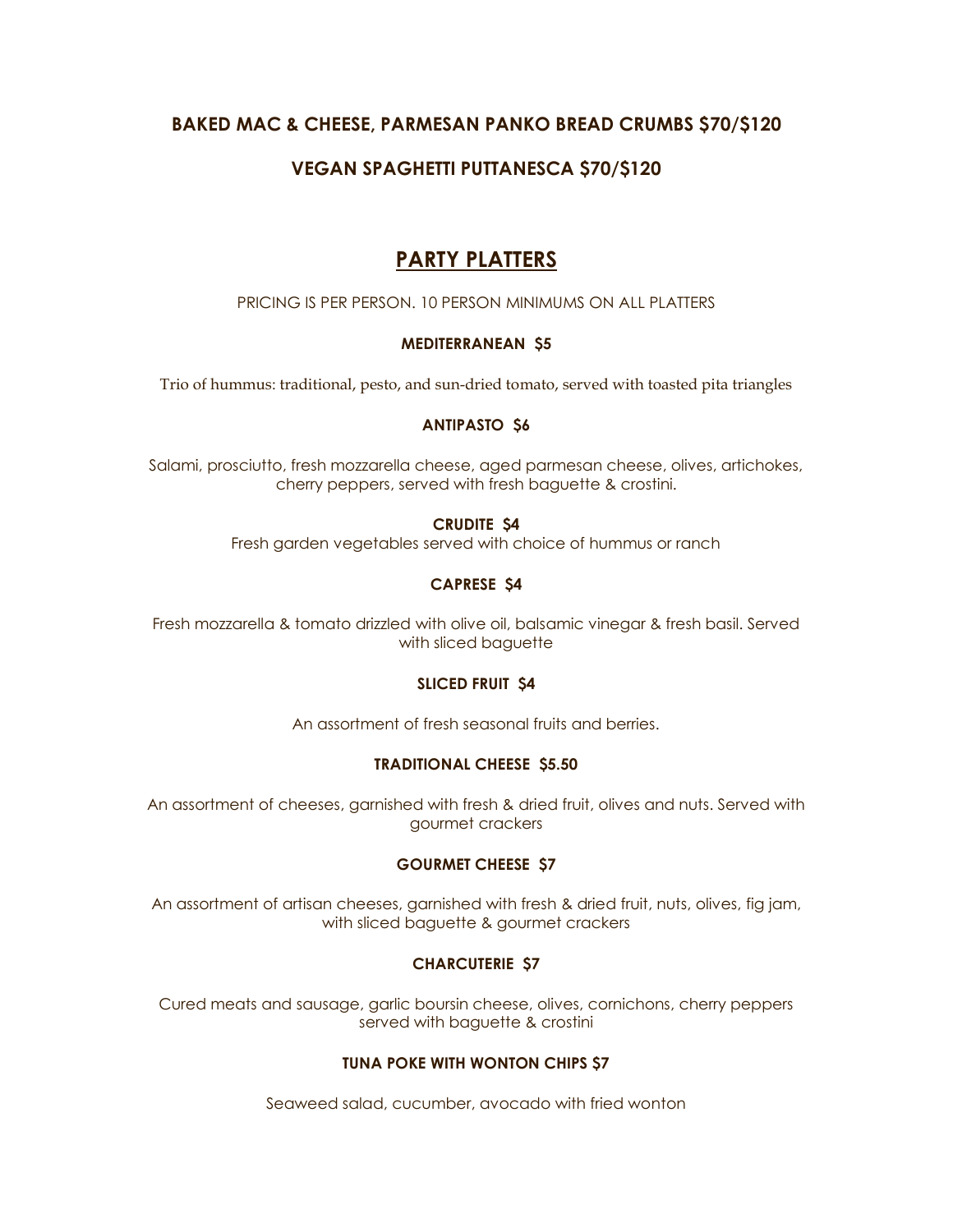## **SIDE DISHES**

SMALL \$39 (SERVES 8-10) LARGE \$75 (SERVES 18-20)

**HERB ROASTED POTATOES**

**STEAMED BASMATI RICE**

### **CARAMELIZED CAULIFLOWER**

**GRILLED ASPARAGUS**

**EDAMAME WITH SOY-GINGER GLAZE**

### **MIXED VEGETABLE MEDLEY**

## **SOUPS**

\*ALL LISTED SOUPS ARE VEGETARIAN AND GLUTEN FREE

\$38 PER GALLON (SERVES 8-10)

**VEGETARIAN CHILI**

**CHICKPEA**

**TOMATO BASIL**

**CARROT GINGER**

## **DESSERTS**

#### **GOURMET COOKIE PLATTER**

\$2.50 PER PERSON

Chocolate Chip, Raspberry Shortbread, Oatmeal Raisin, Gingersnap

**BROWNIES & BARS**